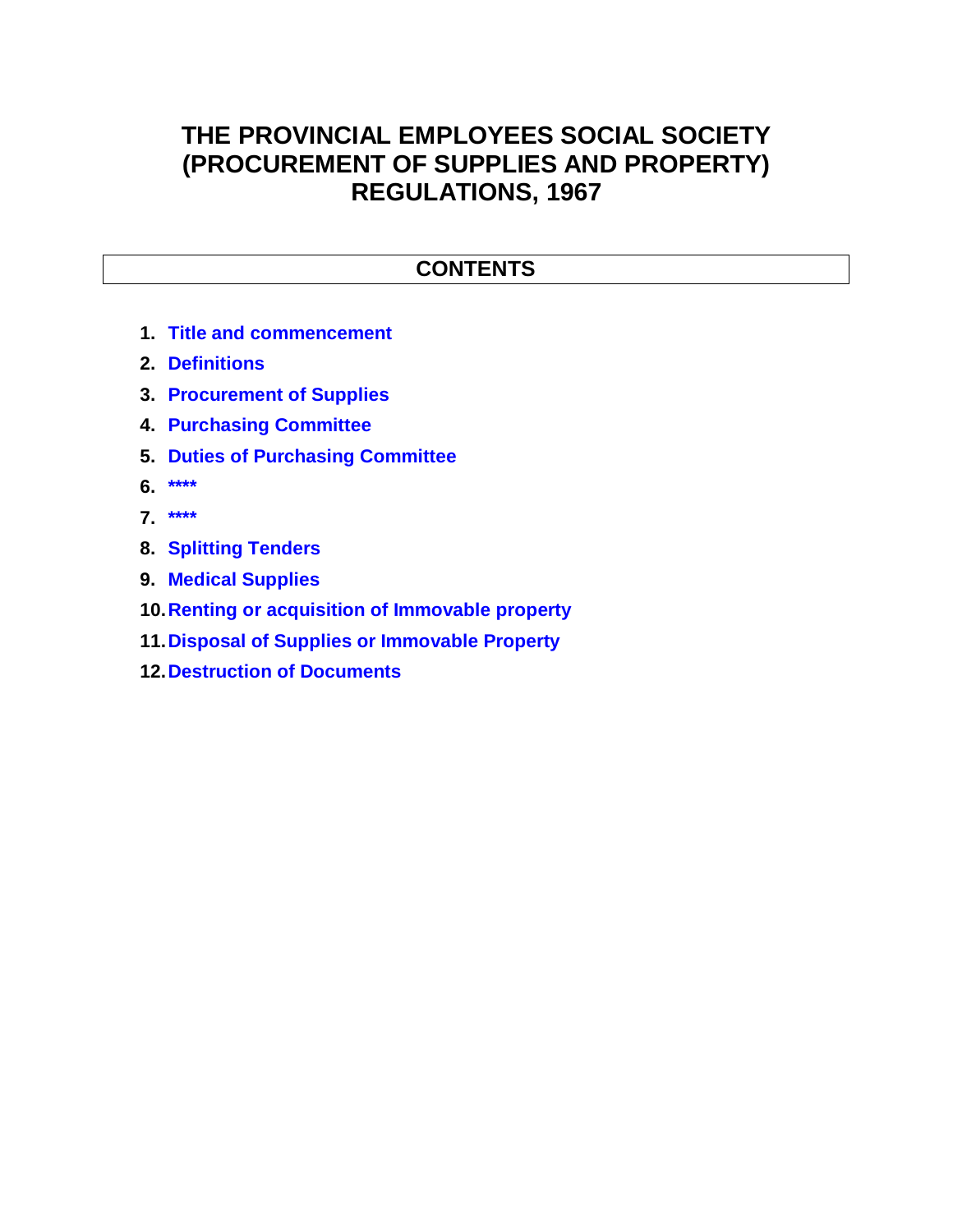**1. Title and commencement :** (1) These regulations may be called the Provincial Employees' Social Security (Procurement of Supplies and Property) Regulations, 1967.

- (2) They shall come into force at once.
- **2. Definitions :** In these regulation, unless the context otherwise requires-
- (i) the following expressions shall have the meanings hereby respectively assigned to them, that is to say:-
- (a) "Ordinance" means the Provincial Employees' Social Security Ordinance, 1965:
- (b) "controlled documents" means documents which are serially numbered and for which signatures are required when blank copies of the documents pass from one officer to another:
- (ii) other expressions shall have the meanings respectively assigned to them in Section 2 of the Ordinance.

**3. Procurement of Supplies :** Subject to rules 7 and 9, in every case where in the opinion of the Commissioner, the cost of supplies to be purchased by the Institution is likely to amount to rupees five thousand or over. Purchase shall be by the method of tender.

**4. Purchasing Committee:** A Purchasing Committee shall be established by the Commissioner which shall consist of the Vice-Commissioner of the Institution as Chairman, the Head of the Finance and Accounts Department of the Institution, and one other member to be nominated by the Commissioner in relation to the type of supplies to be purchased. In the unavoidable absence of any member the Commissioner shall appointed a representative to act in his place :

Provided that where purchases of medicines are involved the Purchasing Committee shall be headed by the Medical Advisor of the Institution and may include employers and employees representative of the Governing Body of the Institution, and such other persons, belonging to the medical profession, as the Commissioner may deem fit.

**5. Duties of Purchasing Committee :** Where provision for a proposed purchase is included in the budget of the year as approved or deemed to have been approved by Government the Purchasing Committee shall –

- (i) Insert, in at least two newspapers which have wide circulation in West Pakistan–
- (a) an announcement of the supplies to be purchased:
- (b) a general invitation to suppliers to apply to the Institution for forms of tender ;
- (c) a statement of the last date for the receipt of tenders;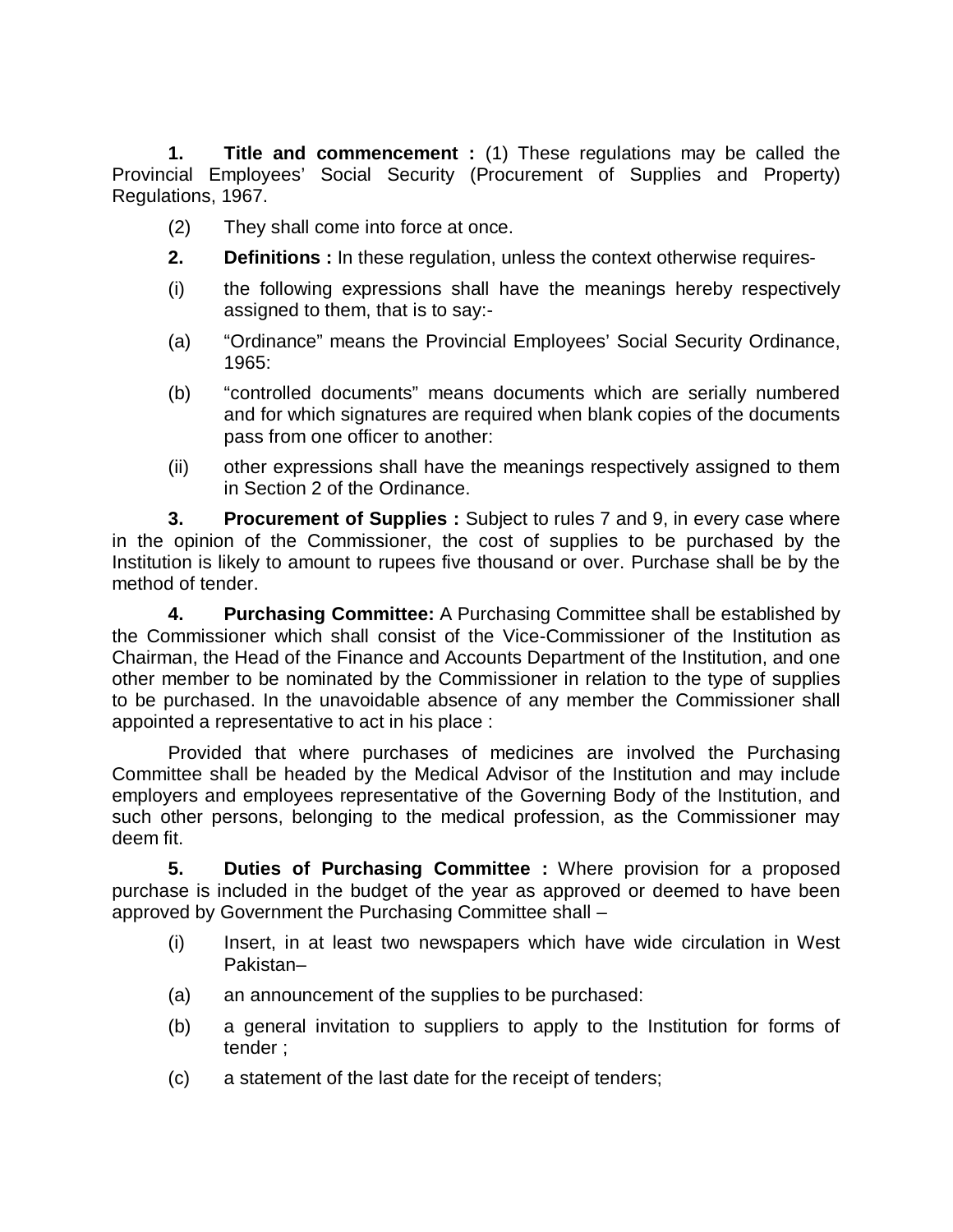- (d) a statement of the time and place of the meeting of the purchasing Committee at which tenders shall be opened, which shall be after the date referred to at (iii) below; and
- (e) an invitation to tenders to attend such meeting.

:

- (ii) Prepare the conditions of tender, which shall include a provision that tenders shall be submitted on the form or forms of tender referred to at (i) (b) above and shall be sent to the institution in a sealed envelope marked prominently on the outside "Tender No. The same of the state of the state of the state of the state of the state of the state of the state of the state of the state of the state of the state of the state of the state of th last date for receipt of tenders
- $1$  [(iii) Fix the date by which tenders must be submitted, which shall not be less than seven days (where the amount involved in purchases is upto Rs. 25,000) and not less than 21 days (where the amount involved in purchases exceeds Rs. 25,000) from the date of announcement referred to at (i) (a) above];
- (vi) Open the tender, at the meeting of the Purchasing Committee intimated at (i) (d) above, in the presence of each of the members of the Committee and such of the tenders as accept the invitation referred to at (i) (e) above; and
- (v) Examine the tenders and recommend to the Commissioner acceptance of the advantageous offer.

**6.** Contract for the purchase of the goods shall thereupon be entered into on behalf of the Institution and such contract may cover a specified period in such a way that the Institution may issue partial supply orders from time to time in order to spread the supply over the said period.

**2 [7.** Purchase below Rs. 5,000 : Where in opinion of the Chairman of the Purchasing Committee, the cost of supplies to be purchased is likely to be less than rupees five thousand of, where irrespective of the cost, there are likely to be few supplies because the supplies are sold under a brand name or trade-mark, the Purchasing Committee may restrict invitations to tender not fewer than three suppliers be selected by them; the procedure laid down in Regulations 5 and 6 above shall be followed in all other aspects :

Provided that purchase costing not more than rupees fifty may be without reference to the Purchasing Committee, out of petty cash:

Provided further that total purchases in a month by the Purchasing Committee without inviting tenders will not be more than Rs. 5,000].

**8. Splitting Tenders :** Supplies required shall not, with a view to avoiding the limits laid down in regulations 3 and 7, be announced under regulation 5 (i) (a) in

 $\overline{\phantom{a}}$ 

<sup>&</sup>lt;sup>1</sup> Regulation 5 (iii) subs. SS.Admn-20/1/71-74.Pt. III-4058 of 24<sup>th</sup> December, 1976

 $2$  Regulation 7 subs. SS-1 28/77-Regulations 7644, April 17, 1978.